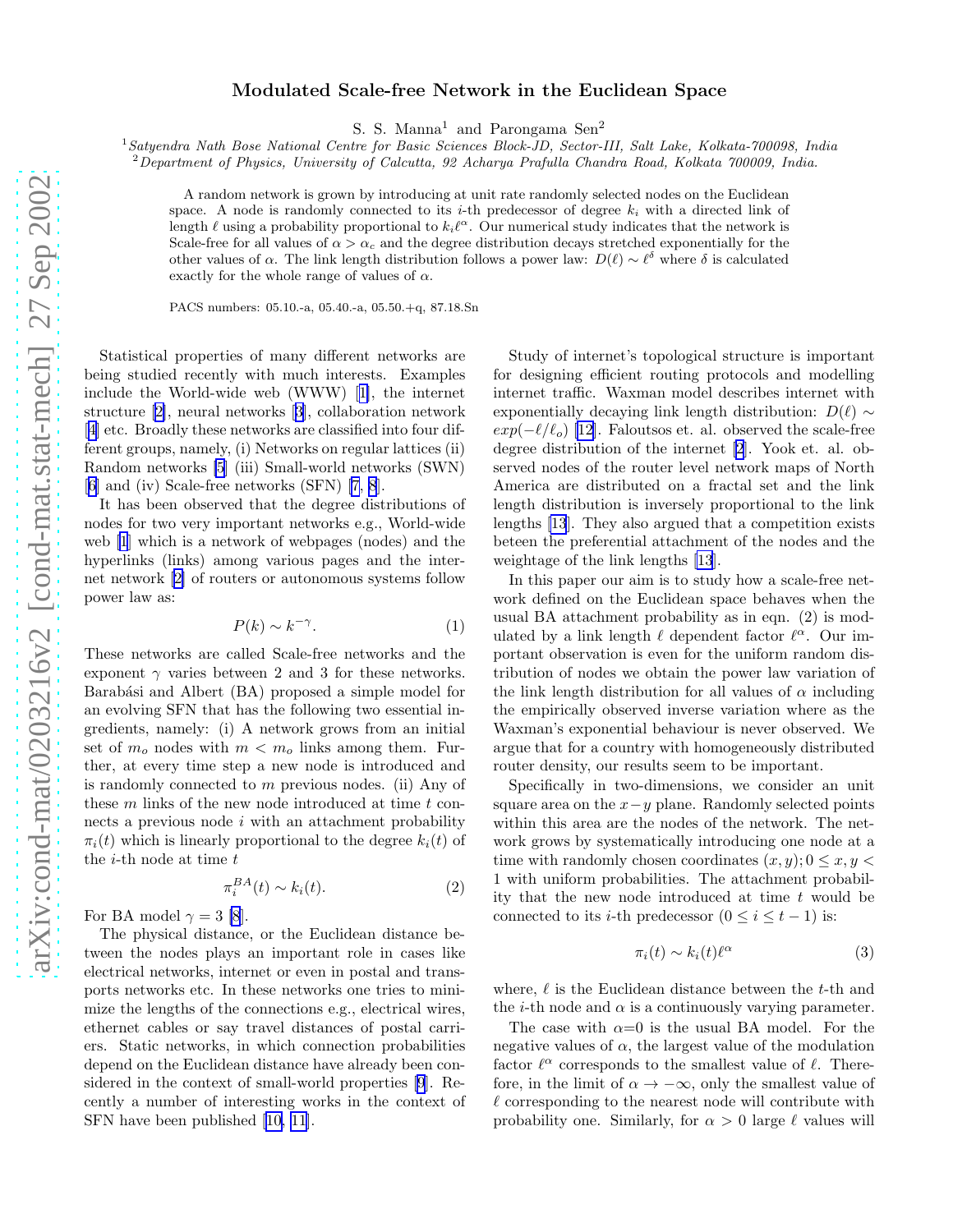

FIG. 1: Modulated scale free networks within an unit square for different values of the modulation parameter  $\alpha$  for the same distribution of 512 nodes. For  $\alpha = +\infty$  and  $-\infty$  a newly introduced node is linked only to its farthest and nearest predecessors respectively, where as for  $\alpha = 0$  it is connected to one of the previous node according to the BA rule.

be more probable and the limit of  $\alpha \to +\infty$  corresponds to only non-zero contribution from the furthest node.

We start with only one initial node corresponding to  $m = m<sub>o</sub> = 1$  and connect a new node to only one of its previous nodes. Therefore, every node has only one outgoing link  $(k_{out} = 1)$  but can have a number of incoming links  $(k_{in})$ . The network thus formed has a tree structure, without any loops. Similar to BA model we expect that the main results of our model should be robust with respectto the value of  $m<sub>o</sub>$  used [[8\]](#page-3-0).

The link lengths of this network vary over a wide range. We define  $D(\ell) d\ell$  as the probability that a randomly selected link has the length between  $\ell$  and  $\ell+d\ell$  and assume a power law distribution  $D(\ell) \sim \ell^{\delta}$ . Since the network with  $\alpha = 0$  has no length dependence and since the nodes are located in random positions in space with uniform



FIG. 2: (a) The probability density distribution  $D(\ell)$  of the link lengths  $\ell$  in  $d = 2$  for five different  $\alpha$  values: 1/2 (circle), 0 (square),  $-1/2$  (diamond),  $-1$  (triangle up),  $-3/2$  (triangle left) for networks of  $\mathcal{T} = 2^{12}$  (b)  $\delta(\alpha)$  varies linearly with  $\alpha$ for  $\alpha > -4$  in  $d = 2$  and for  $\alpha > -2$  in  $d = 1$ . The saturation values of  $\delta$  are -3 and -2 for  $d = 2$  (filled circle) and  $d = 1$ (opaque circle) respectively. (c) Scaling of the probability density for  $\alpha = -\infty$  and for  $\mathcal{T} = 2^{11}, 2^{13}$  and  $2^{15}$  in  $d = 2$ .

probabilities,  $D(\ell)$  for  $\alpha = 0$  should depend only on the volume of the spherical shell between  $\ell$  and  $\ell + d\ell$  and  $D(\ell) \sim \ell^{d-1}$  in the d-dimensional space. For  $\alpha \neq 0$ , this distribution is modified by the factor  $\ell^{\alpha}$  of Eqn. 3 giving

$$
D(\ell) \sim \ell^{\alpha + d - 1} \tag{4}
$$

which implies  $\delta(\alpha) = \alpha + d - 1$ . Therefore at a particular value of  $\alpha = \alpha_c = 1 - d$ ,  $\delta(\alpha) = 0$  and the distribution is uniform in any dimension.  $D(\ell)$  grows with  $\ell$  for  $\alpha >$  $\alpha_c$  and decays with  $\ell$  for  $\alpha < \alpha_c$ . Growing, uniform and decaying distributions are shown in Fig. 2(a) for different values of  $\alpha$  which confirm  $\alpha_c = -1$  in  $d = 2$ .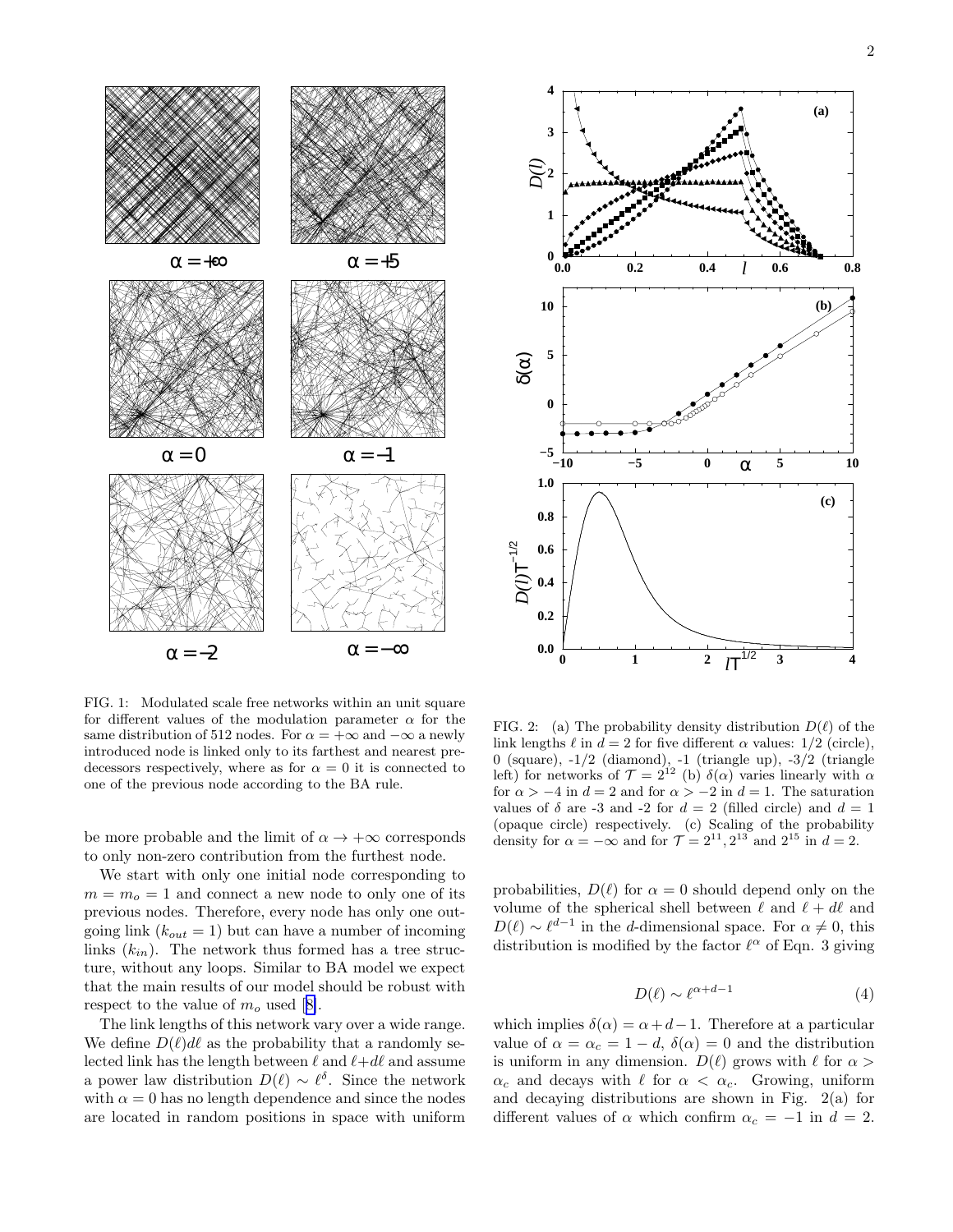

FIG. 3: For networks with  $\mathcal{T} = 2^{12}$ , variations of (a) the probability  $P(1)$  of a node of degree 1 (b) average length  $\ell(\alpha)$ of a link with  $\alpha$ . Opaque circles for  $d = 1$  and the filled circles are for  $d = 2$ .

Similar calculations in  $d = 1$  show uniform distribution for  $\alpha_c = 0$ .

Since we distribute nodes within the unit square and link lengths are measured using the periodic boundary conditions along both the  $x$  and  $y$  directions, the distance between any two nodes can be at most  $\ell_o = 2^{-1/2}$ . Consequently all orientations of links of lengths up to 1/2 are equally likely. However links of lengths greater than 1/2 have to be oriented more towards to the diagonal directions i.e.,  $y = \pm x$  lines to properly fit in and therefore their orientations are not equally likely. This anisotropic effect is observed in  $d=2$  when  $D(\ell)$  decays at a faster rate for  $1/2 < \ell < \ell_o$  since isotropy of the orientation of these links is lost and therefore they are less probable. In contrast, we do not see such a region in one dimension in agreement with the theoretical analysis.

However,  $\delta(\alpha)$  saturates at a minimum value  $\delta_m$  below a certain value of  $\alpha$  which is calculated exactly in the limit of  $\alpha \to -\infty$ . Since, in this limit a new node is always connected to its closest neighbour, the probability that the  $t + 1$ -th node has a link of length between  $\ell$  and  $\ell + d\ell$  is

$$
D_t(\ell)d\ell = a\ell^{d-1}t(1-b\ell^d)^{t-1}d\ell \tag{5}
$$

where  $b\ell^d$  is the volume of a hypersphere in d dimensions and  $a = bd$ . Therefore for a network evolved up to a time  $\mathcal{T}$ , the link length distribution of the whole network is

$$
D(\ell)d\ell = \Sigma_{t=1}^{\mathcal{T}} D_t(\ell)d\ell = a\ell^{d-1}d\ell \Sigma_{t=1}^{\mathcal{T}} t(1-b\ell^d)^{t-1}.
$$
 (6)

In the limit  $\mathcal{T} \to \infty$  this series converges for large  $\ell$  to  $D(\ell) \sim \ell^{-d-1}$  giving  $\delta_m = -(d+1)$ . However, for small  $\ell$ ,



FIG. 4: Average degree of the node  $\langle k(t, \mathcal{T}) \rangle$  at time t for a two dimensional network of duration  $\mathcal{T} = 2^{14}$  multiplied by  $t^{1/2}$  is plotted for different  $\alpha$ . For  $\alpha = 3, 2, 1, -1$  plots are parallel to the t axis for large t. The curves deviate for  $\alpha = -3/2, -2$  and for -3.

 $D(\ell) = c_1 \ell^{d-1} - c_2 \ell^{2d-1}$  ignoring higher order corrections where  $c_1 \sim O(t^2)$  and  $c_2 \sim O(t^3)$  for large t. This implies that  $D(\ell)$  must have a maximum at  $\ell \sim \mathcal{T}^{-1/d}$  for all  $d > 1$  as verified below by the scaling analysis. For one dimension however no such maximum is expected and the power law decay starts right from the small values of  $ℓ.$  Again since δ varies linearly with α as  $δ(α) = α + d - 1$ in general, the minimum value  $\delta_m$  is attained at  $\alpha = -2d$ and remains same for smaller values of  $\alpha$ .

Our numerical findings nicely support these results: we check that  $\delta$  saturates nearly at  $\delta_m = -3$  for  $\alpha < -4$  for  $d = 2$  and  $\delta_m = -2$  for  $\alpha < -2$  in  $d = 1$  (Fig. 2(b)). We look at the distribution in more detail in  $d = 2$  for small values of  $\ell$ . On decreasing  $\alpha$  from -1 a maximum appears at  $\ell \approx 0.01$  (Fig. 2(c)) i.e., as  $\ell$  increases from zero the distribution grows very rapidly as a power law, reaches a maximum and then decays. For a particular value of  $\alpha$ ,  $D(\ell)$  scales nicely with the duration  $\mathcal T$  of growth as:

$$
D(\ell) \sim \mathcal{T}^{1/2} \mathcal{G}(\ell \mathcal{T}^{1/2}).\tag{7}
$$

In Fig. 2(c) we plot this collapsed data which fits very well to the following form of the scaling function:

$$
\mathcal{G}(x) = a'x^{b'}/(x^2 + c')^{d'}.
$$
 (8)

Values of all the constants  $a', b', c', d'$  of this expression are dependent on  $\alpha$ . No such maximum in  $D(\ell)$  at the small values of  $\ell$  is observed in one dimension.

 $\int_{t}^{\infty}$ We studied the cumulative degree distribution  $F(k) =$  $\int_k^{\infty} P(k)dk \sim k^{1-\gamma}$  and assume the following scaling behaviour:

$$
F(k,\mathcal{T}) \sim \mathcal{T}^{\eta} \mathcal{F}(k/\mathcal{T}^{\zeta}) \tag{9}
$$

where the scaling function  $\mathcal{F}(x) \to x^{1-\gamma}$  when  $x \ll 1$ and  $\mathcal{F}(x) \rightarrow constant$  for  $x \gg 1$ . This implies that